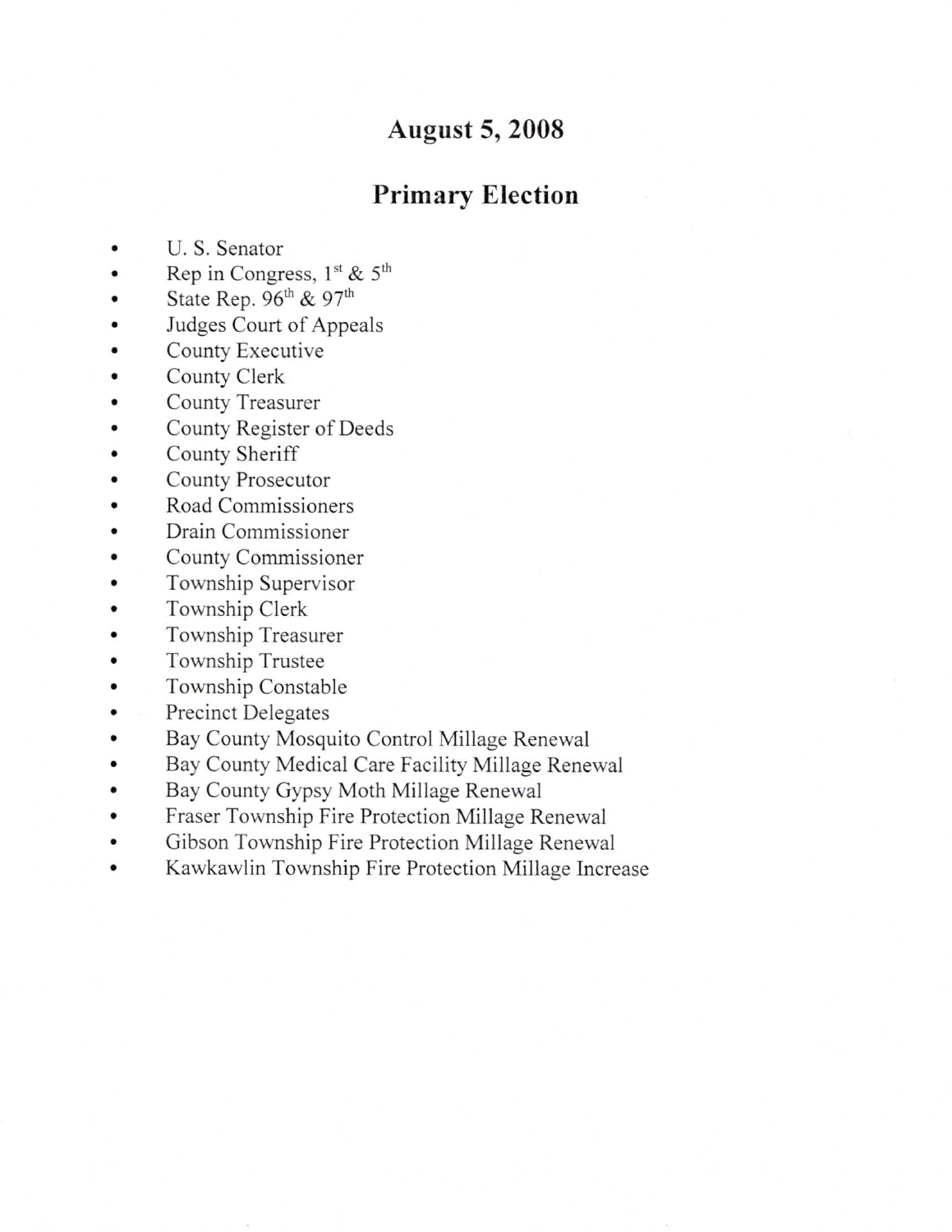RUM\_DATE:08/15/08 12:33 PM

## COUNTY OF BAY, MICHIGAN PRIMARY ELECTION AUGUST 5, 2008 **STATISTICS**

REPORT-EL45A PAGE 001

|                           |  |  |        |           | TOTAL VOTES # ELECTION DAY | ABSENTEE |
|---------------------------|--|--|--------|-----------|----------------------------|----------|
| PRECINCTS COUNTED (OF 69) |  |  |        | 69 100.00 |                            |          |
| REGISTERED VOTERS - TOTAL |  |  | 80.582 |           |                            |          |
| BALLOTS CAST - TOTAL.     |  |  | 16.163 |           | 11.013                     | 5.150    |
| BALLOTS CAST - CROSSOVER  |  |  | 856    |           | 287                        | 569      |
| VOTER TURNOUT - TOTAL     |  |  |        | 20.06     |                            |          |
| VOTER TURNOUT - CROSSOVER |  |  |        | 1.06      |                            |          |

 $\lceil \frac{n}{2} \rceil$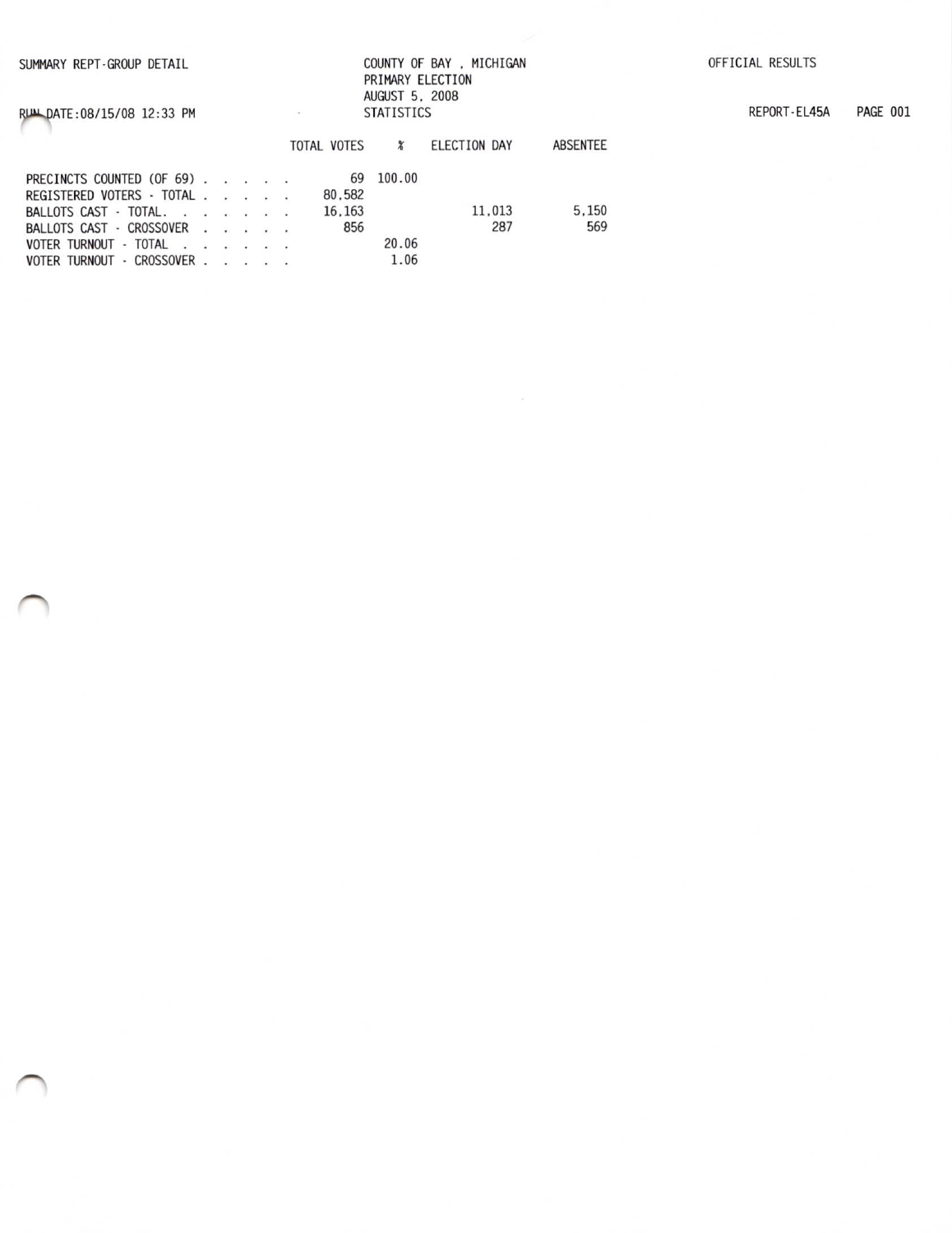| SUMMARY REPT-GROUP DETAIL                                                                                                                                                                                                                   |                          | PRIMARY ELECTION<br>AUGUST 5, 2008 | COUNTY OF BAY, MICHIGAN |                 | OFFICIAL RESULTS |
|---------------------------------------------------------------------------------------------------------------------------------------------------------------------------------------------------------------------------------------------|--------------------------|------------------------------------|-------------------------|-----------------|------------------|
| RUN DATE: 08/15/08 12:33 PM                                                                                                                                                                                                                 |                          | Republican Party                   |                         |                 | REPORT-EL45A     |
|                                                                                                                                                                                                                                             | TOTAL VOTES              | $\chi$                             | ELECTION DAY            | <b>ABSENTEE</b> |                  |
| UNITED STATES SENATOR<br>Vote for not more 1<br>(WITH 69 OF 69 PRECINCTS COUNTED)                                                                                                                                                           |                          |                                    |                         |                 |                  |
| Jack Hoogendyk, Jr<br>WRITE-IN.                                                                                                                                                                                                             | 2,189<br>$7\overline{ }$ | 99.68<br>.32                       | 1,509<br>4              | 680<br>3        |                  |
| REP IN CONGRESS 1ST DISTRICT<br>Vote for not more 1<br>(WITH 18 OF 18 PRECINCTS COUNTED)                                                                                                                                                    |                          |                                    |                         |                 |                  |
| Tom Casperson                                                                                                                                                                                                                               | 178                      | 28.16                              | 144                     | 34              |                  |
| Linda Goldthorpe.                                                                                                                                                                                                                           | 191                      | 30.22                              | 151                     | 40              |                  |
| Don Hooper.                                                                                                                                                                                                                                 | 262                      | 41.46                              | 214                     | 48              |                  |
| WRITE-IN.                                                                                                                                                                                                                                   | 1                        | .16                                | $\mathbf{1}$            | $\mathbf{0}$    |                  |
| REP IN CONGRESS 5TH DISTRICT<br>Vote for not more 1<br>(WITH 52 OF 52 PRECINCTS COUNTED)                                                                                                                                                    |                          |                                    |                         |                 |                  |
| Matt Sawicki                                                                                                                                                                                                                                | 1,480                    | 99.87                              | 926                     | 554             |                  |
| WRITE-IN.                                                                                                                                                                                                                                   | 2                        | .13                                | 1                       | 1               |                  |
| STATE REP 96TH DISTRICT<br>Vote for not more 1<br>(WITH 60 OF 60 PRECINCTS COUNTED)<br>Rick Rau.<br>$\blacksquare$ TE-IN.                                                                                                                   | 1,820<br>3               | 99.84<br>.16                       | 1,197<br>2              | 623<br>1        |                  |
| STATE REP 97TH DISTRICT<br>Vote for not more 1<br>(WITH 9 OF 9 PRECINCTS COUNTED)                                                                                                                                                           |                          |                                    |                         |                 |                  |
| Tim Moore<br>the contract of the contract of the contract of the contract of the contract of the contract of the contract of the contract of the contract of the contract of the contract of the contract of the contract of the contract o |                          | 312 100.00                         | 268                     | 44              |                  |
| WRITE-IN.                                                                                                                                                                                                                                   | $^{\circ}$               |                                    | $\bf{0}$                | 0               |                  |
| <b>COUNTY EXECUTIVE</b><br>Vote for not more 1<br>(WITH 69 OF 69 PRECINCTS COUNTED)                                                                                                                                                         |                          |                                    |                         |                 |                  |
| WRITE-IN.                                                                                                                                                                                                                                   |                          | 99 100.00                          | 78                      | 21              |                  |
| PROSECUTING ATTORNEY<br>Vote for not more 1<br>(WITH 69 OF 69 PRECINCTS COUNTED)<br>WRITE-IN.                                                                                                                                               |                          | 96 100.00                          | 78                      | 18              |                  |
|                                                                                                                                                                                                                                             |                          |                                    |                         |                 |                  |
| SHERIFF<br>Vote for not more 1<br>(WITH 69 OF 69 PRECINCTS COUNTED)                                                                                                                                                                         |                          |                                    |                         |                 |                  |
| <b>WRITE-IN.</b>                                                                                                                                                                                                                            |                          | 90 100.00                          | 72                      | 18              |                  |

**PAGE 002**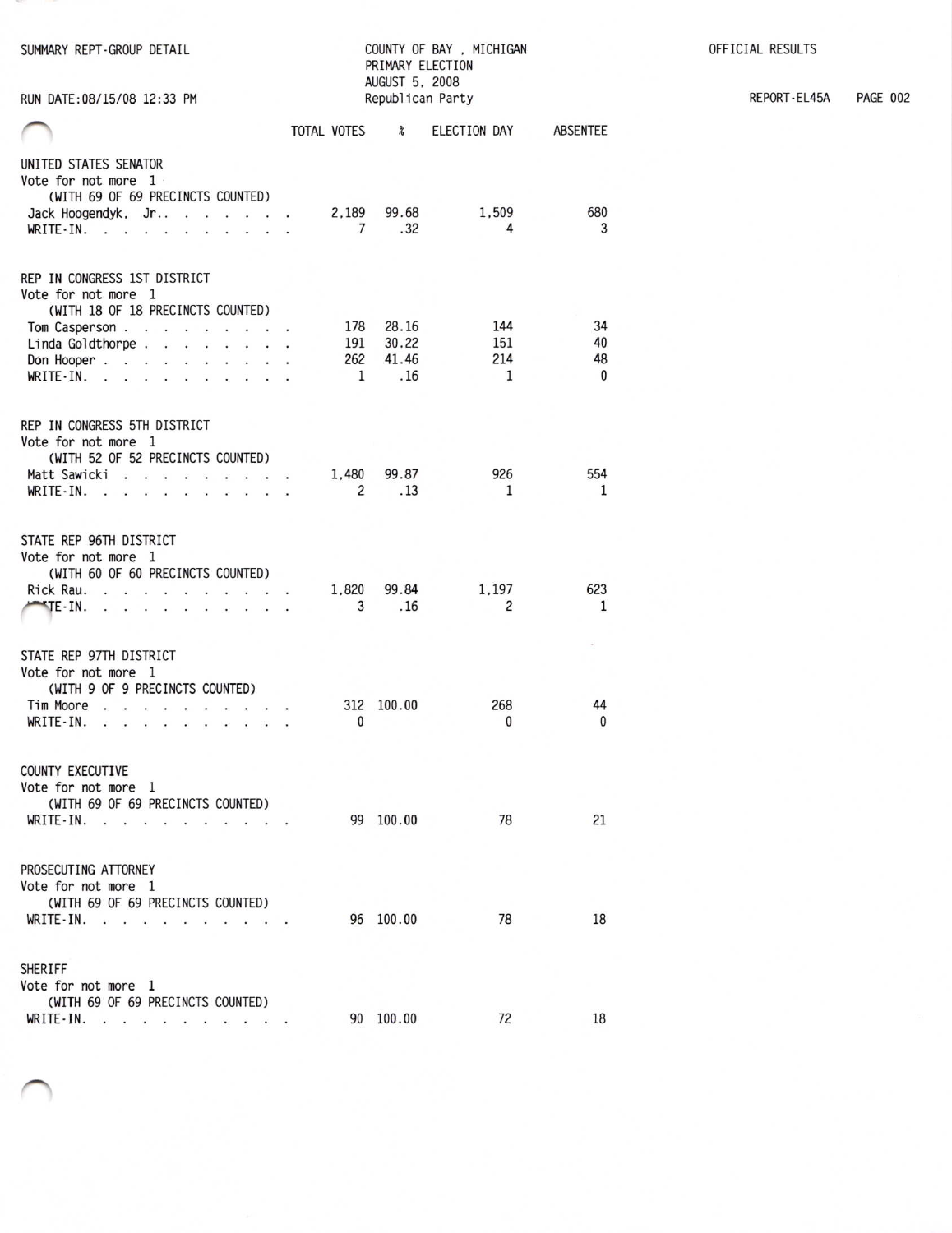| SUMMARY REPT-GROUP DETAIL<br>RUN DATE: 08/15/08 12:33 PM                                                                                                                                                                                                                                                                                        | COUNTY OF BAY, MICHIGAN<br>PRIMARY ELECTION<br>AUGUST 5, 2008<br>Republican Party |            |                             |                       |                            |  |  |
|-------------------------------------------------------------------------------------------------------------------------------------------------------------------------------------------------------------------------------------------------------------------------------------------------------------------------------------------------|-----------------------------------------------------------------------------------|------------|-----------------------------|-----------------------|----------------------------|--|--|
|                                                                                                                                                                                                                                                                                                                                                 |                                                                                   |            |                             |                       |                            |  |  |
|                                                                                                                                                                                                                                                                                                                                                 |                                                                                   |            | TOTAL VOTES %               | ELECTION DAY ABSENTEE |                            |  |  |
| <b>CLERK</b><br>Vote for not more 1<br>(WITH 69 OF 69 PRECINCTS COUNTED)<br>WRITE-IN.                                                                                                                                                                                                                                                           |                                                                                   |            | 85 100.00                   | 70                    | 15                         |  |  |
| <b>TREASURER</b><br>Vote for not more 1<br>(WITH 69 OF 69 PRECINCTS COUNTED)<br>$WRITE-IN.$<br>.                                                                                                                                                                                                                                                |                                                                                   |            | 86 100.00                   | 69                    | 17                         |  |  |
| <b>REGISTER OF DEEDS</b><br>Vote for not more 1<br>(WITH 69 OF 69 PRECINCTS COUNTED)<br>$WRITE-IN.$                                                                                                                                                                                                                                             |                                                                                   |            | 78 100.00                   | 60                    | 18                         |  |  |
| CO ROAD COMM<br>Vote for not more 1<br>(WITH 69 OF 69 PRECINCTS COUNTED)<br>Andrew Boyle<br>Michael Rivard.<br>WRITE-IN.<br>$\ddot{\phantom{1}}$<br><b>CALL ALL AND A REPORT</b>                                                                                                                                                                |                                                                                   | 544<br>3   | 25.28<br>1,605 74.58<br>.14 | 346<br>1,135<br>2     | 198<br>470<br>$\mathbf{1}$ |  |  |
| DRAIN COMMISSIONER<br>for not more 1<br>(WITH 69 OF 69 PRECINCTS COUNTED)<br>Nelson Niederer<br>$WRITE-IN.$ .<br>the contract of the contract of the contract of the contract of the contract of the contract of the contract of the contract of the contract of the contract of the contract of the contract of the contract of the contract o |                                                                                   | 1,964<br>2 | 99.90<br>.10                | 1,327<br>2            | 637<br>0                   |  |  |
| COUNTY COMMISSIONER 1ST DISTRICT<br>Vote for not more 1<br>(WITH 7 OF 7 PRECINCTS COUNTED)<br>Bill Morand.<br>WRITE-IN.                                                                                                                                                                                                                         |                                                                                   | 160<br>0   | 100.00                      | 160<br>0              | 0<br>$\mathbf{0}$          |  |  |
| COUNTY COMMISSIONER 2ND DISTRICT<br>Vote for not more 1<br>(WITH 6 OF 6 PRECINCTS COUNTED)<br>Adam C. Reddick<br>$\dddot{\phantom{1}}$<br>÷,<br>WRITE-IN.                                                                                                                                                                                       |                                                                                   | 228<br>0   | 100.00                      | 166<br>0              | 62<br>0                    |  |  |
| COUNTY COMMISSIONER 3RD DISTRICT<br>Vote for not more 1<br>(WITH 7 OF 7 PRECINCTS COUNTED)<br>Vaughn J. Begick.<br>$\mathbf{u} = \mathbf{u} \mathbf{u} + \mathbf{u} = \mathbf{u} \mathbf{u} + \mathbf{u} = \mathbf{u} \mathbf{u} + \mathbf{u}$<br>WRITE-IN.<br>and a strategic and<br>.                                                         |                                                                                   | 602<br>0   | 100.00                      | 345<br>0              | 257<br>0                   |  |  |

OFFICIAL RESULTS

REPORT-EL45A

**PAGE 003**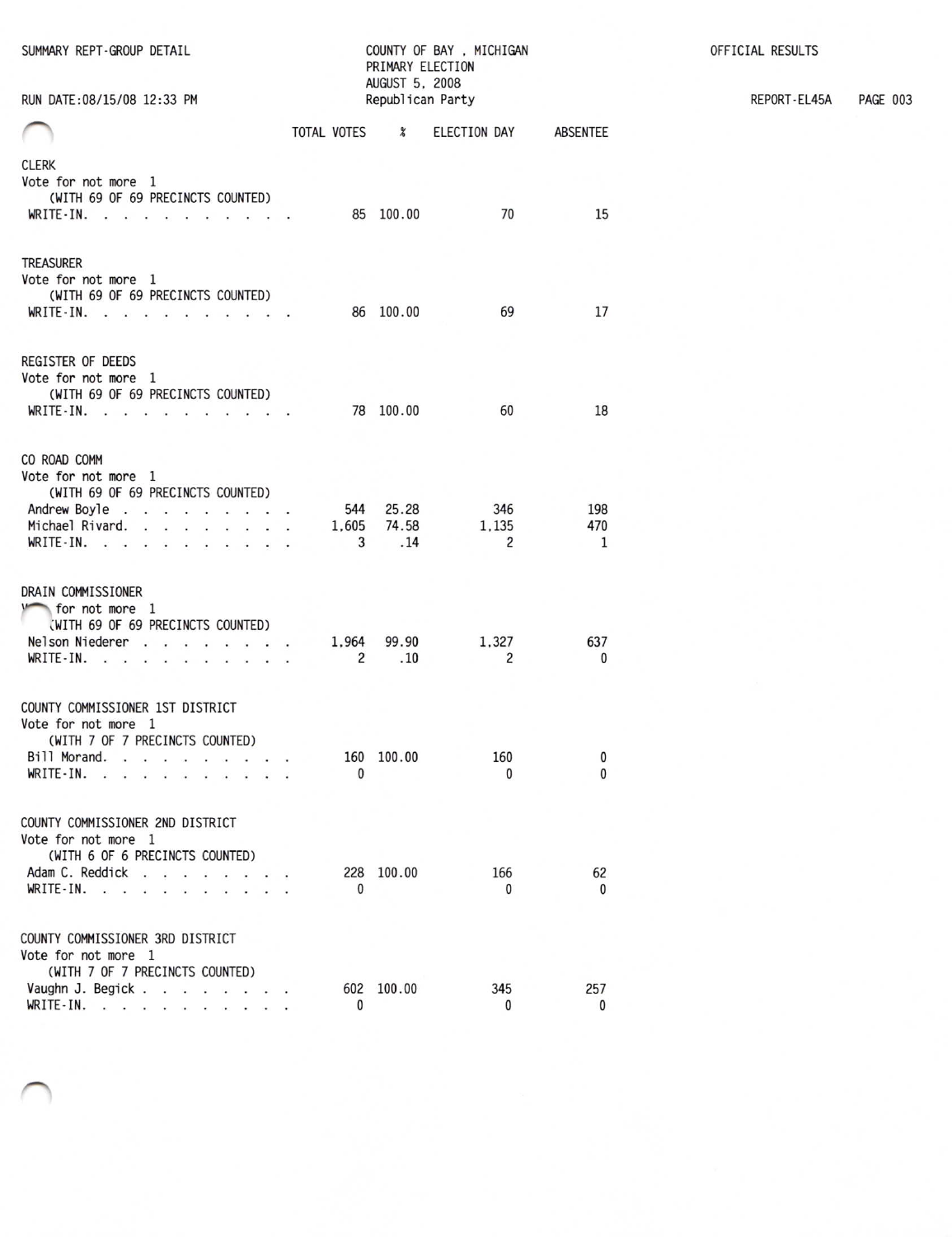| SUMMARY REPT-GROUP DETAIL<br>RUN DATE: 08/15/08 12:33 PM                                                                                               |                            | PRIMARY ELECTION<br>AUGUST 5, 2008<br>Republican Party | COUNTY OF BAY, MICHIGAN    |                    | OFFICIAL RESULTS<br>REPORT-EL45A<br>PAGE 004 |  |  |
|--------------------------------------------------------------------------------------------------------------------------------------------------------|----------------------------|--------------------------------------------------------|----------------------------|--------------------|----------------------------------------------|--|--|
|                                                                                                                                                        |                            |                                                        |                            |                    |                                              |  |  |
|                                                                                                                                                        |                            |                                                        | TOTAL VOTES % ELECTION DAY | <b>ABSENTEE</b>    |                                              |  |  |
| COUNTY COMMISSIONER 4TH DISTRICT<br>Vote for not more 1<br>(WITH 8 OF 8 PRECINCTS COUNTED)<br>WRITE-IN. $\cdots$                                       |                            | 6 100.00                                               | $\overline{4}$             | 2                  |                                              |  |  |
|                                                                                                                                                        |                            |                                                        |                            |                    |                                              |  |  |
| COUNTY COMMISSIONER 5TH DISTRICT<br>Vote for not more 1<br>(WITH 6 OF 6 PRECINCTS COUNTED)<br>Greg Wagner.<br>WRITE-IN. $\cdots$ $\cdots$ $\cdots$     | $\mathbf{0}$               | 203 100.00                                             | 162<br>$^{\circ}$          | 41<br>$\bf{0}$     |                                              |  |  |
| COUNTY COMMISSIONER 6TH DISTRICT<br>Vote for not more 1<br>(WITH 9 OF 9 PRECINCTS COUNTED)<br>WRITE-IN.                                                |                            | 5 100.00                                               | 5                          | $\bf{0}$           |                                              |  |  |
|                                                                                                                                                        |                            |                                                        |                            |                    |                                              |  |  |
| COUNTY COMMISSIONER 7TH DISTRICT<br>Vote for not more 1<br>(WITH 9 OF 9 PRECINCTS COUNTED)                                                             |                            |                                                        |                            |                    |                                              |  |  |
| WRITE-IN. $\cdots$                                                                                                                                     |                            | 8 100.00                                               | $7\overline{ }$            | $\mathbf{1}$       |                                              |  |  |
| COUNTY COMMISSIONER 8TH DISTRICT<br>Vote for not more 1<br>(WITH 9 OF 9 PRECINCTS COUNTED)<br>istopher T. Rupp $\ldots$ $\ldots$ $\ldots$<br>WRITE-IN. | 130 100.00<br>$\mathbf{0}$ |                                                        | 79<br>$\mathbf{0}$         | 51<br>$\mathbf{0}$ |                                              |  |  |
|                                                                                                                                                        |                            |                                                        |                            |                    |                                              |  |  |
| COUNTY COMMISSIONER 9TH DISTRICT<br>Vote for not more 1<br>(WITH 8 OF 8 PRECINCTS COUNTED)<br>Dennis R. Poirier Sr.<br>WRITE-IN.                       | $\Omega$                   |                                                        | 224 100.00 136<br>$\Omega$ | 88<br>$\Omega$     |                                              |  |  |
| SUPERVISOR BANGOR TOWNSHIP<br>Vote for not more 1<br>(WITH 8 OF 8 PRECINCTS COUNTED)                                                                   |                            |                                                        |                            |                    |                                              |  |  |
| Dave Shore<br>WRITE-IN.                                                                                                                                | $\mathbf{0}$               | 255 100.00                                             | 173<br>$\mathbf{0}$        | 82<br>$\Omega$     |                                              |  |  |
| SUPERVISOR GIBSON TOWNSHIP<br>Vote for not more 1<br>(WITH 1 OF 1 PRECINCTS COUNTED)                                                                   |                            |                                                        |                            |                    |                                              |  |  |
| WRITE-IN.                                                                                                                                              |                            | 2 100.00                                               | 2                          | $\Omega$           |                                              |  |  |
| SUPERVISOR HAMPTON TOWNSHIP<br>Vote for not more 1<br>(WITH 6 OF 6 PRECINCTS COUNTED)                                                                  |                            |                                                        |                            |                    |                                              |  |  |
| WRITE-IN.                                                                                                                                              |                            | 6 100.00                                               | 2                          | 4                  |                                              |  |  |
|                                                                                                                                                        |                            |                                                        |                            |                    |                                              |  |  |